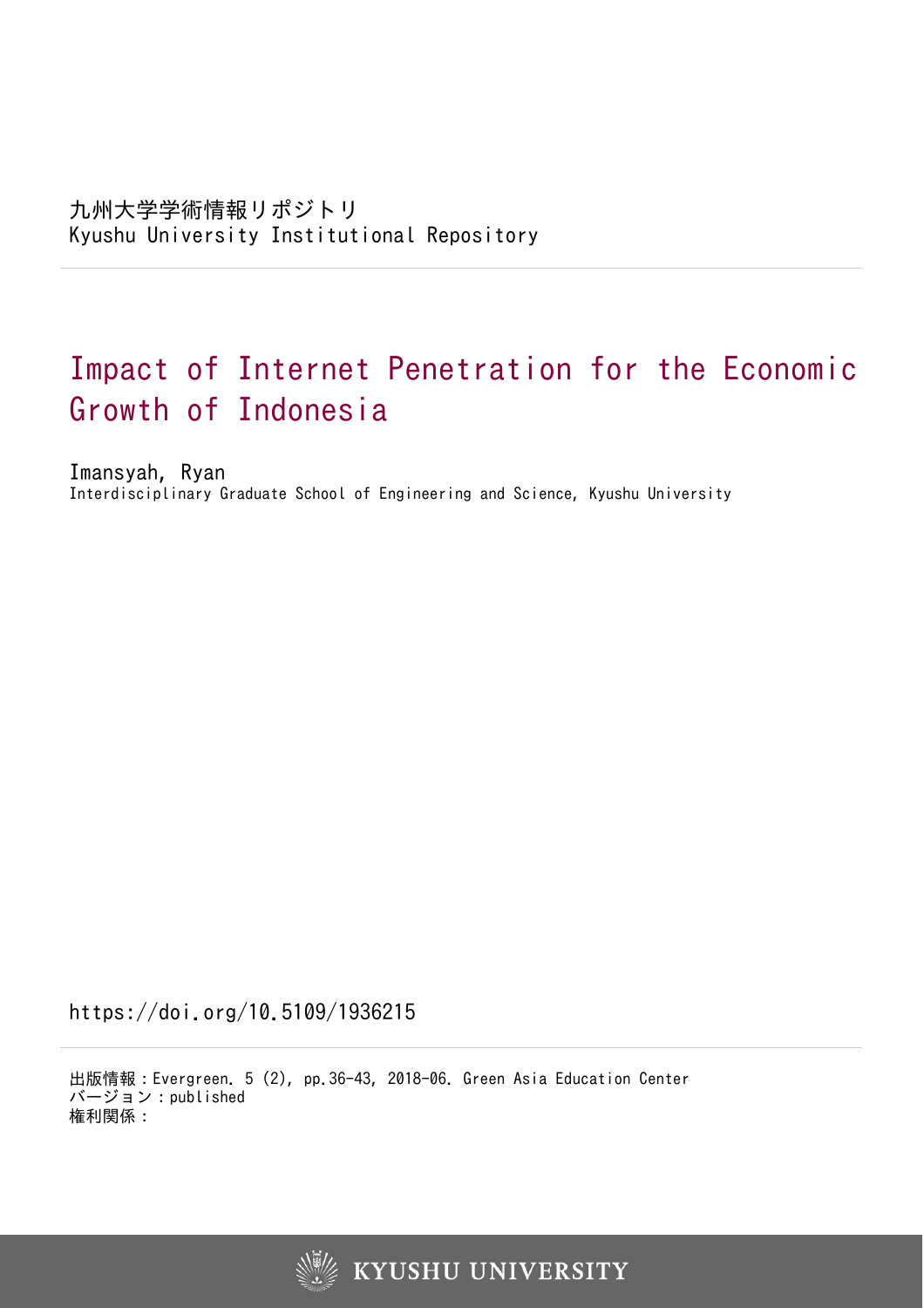# **Impact of Internet Penetration for the Economic Growth of Indonesia**

Ryan Imansyah,\*

Interdisciplinary Graduate School of Engineering and Science, Kyushu University, Japan

\*Author to whom correspondence should be addressed, E-mail: 3ES15027K@s.kyushu-u.ac.jp

(Received February 28, 2018; accepted June 4, 2018).

Broadband internet became a daily basis for the modern life. All activities especially business is going online. Therefore, the impact of broadband Internet on the economy is interesting to be studied especially its penetration. According to Akamai, the first quarterly report of 2016, the internet speeds for IPv4 connections average peak of Indonesia of 110.2 Mbps was ranked the third before South Korea. However, the average connection speed is still far below the South Korea that has 29 Mbps, which is only 4.5 Mbps. Even though it is quite low, the year over year improvement percentage of average peak connection is consistently increased from 495% on Q4 2015 and 535% on Q1 2016. From the statistics from Akamai, even though the super-fast internet connection is available in Indonesia, it is not evenly distributed throughout the country. However, this internet penetration will keep increasing as the project of the government to connect 57 cities in Indonesia will be finished at the end of 2018.

Keywords: Internet penetration, gross domestic product, economy of Indonesia

# **1. Internet penetration and economic growth**

Internet creates whole new industries and increases the opportunity by its ability to improve the innovation, spread knowledge, empower consumers, builds up network and organize social interactions over the globe [1]. Broadband internet became a daily basis for the modern life. All activities especially business is going on line. Therefore, the impact of broadband Internet on the economy is interesting to be studied especially its penetration. According to the economists, economic growth can be modeled as a function of capital, labor and technology [2]. Internet can be used as the technology variable for this model, completing the investment and employment as the variable for capital and labor, respectively. One way to measure the economic growth is by measuring the percent rate of increase of Gross Domestic Product (GDP). A study about internet penetration and its correlation to GDP has been done for Nordic countries [3]. It shows that the GDP growth was following the growth of Internet penetration with the mirrors of two or three years' delay. However, the internet penetration in Nordic countries is more that 80%, which means that most of the people are getting used to the internet.

This paper is broken down as follows: the first section is the introduction how the internet can give a positive effect on the economic growth. The second

section is the discussion of investigation result of 5 points that can explain the correlation between internet penetration and Gross Domestic Product in some developed countries and the case for Indonesia. The final section is the amplifications of the internet in Indonesia and policies to utilize the internet.

# **2. Internet role for economic growth in Indonesia.**

It is obvious that the developed countries embraced the power of internet economy and experienced economic growth. Its representative is the United States. The study that was conducted by Professor John Quelch of Harvard Business School emphasized that Internet is used for online banking, news, weather, product websites, price comparisons, etc. He said that internet employs 1.2 million people directly to conduct advertising and commerce, build and maintain the infrastructure, and facilitate its use. Internet job supports approximately 1.54 times additional jobs elsewhere in the economy [4]. Internet produces \$20 billion in advertising, \$85 bilion in retail transactions, and \$70 billion to internet service providers in the United States [5]. Quelch also mentioned about the success of small businesses from the internet by saying that the internet helps the economy by fostering innovation, entrepreneurship, and productivity, particularly among small businesses that create most jobs in the US [4]. Internet as the core of information and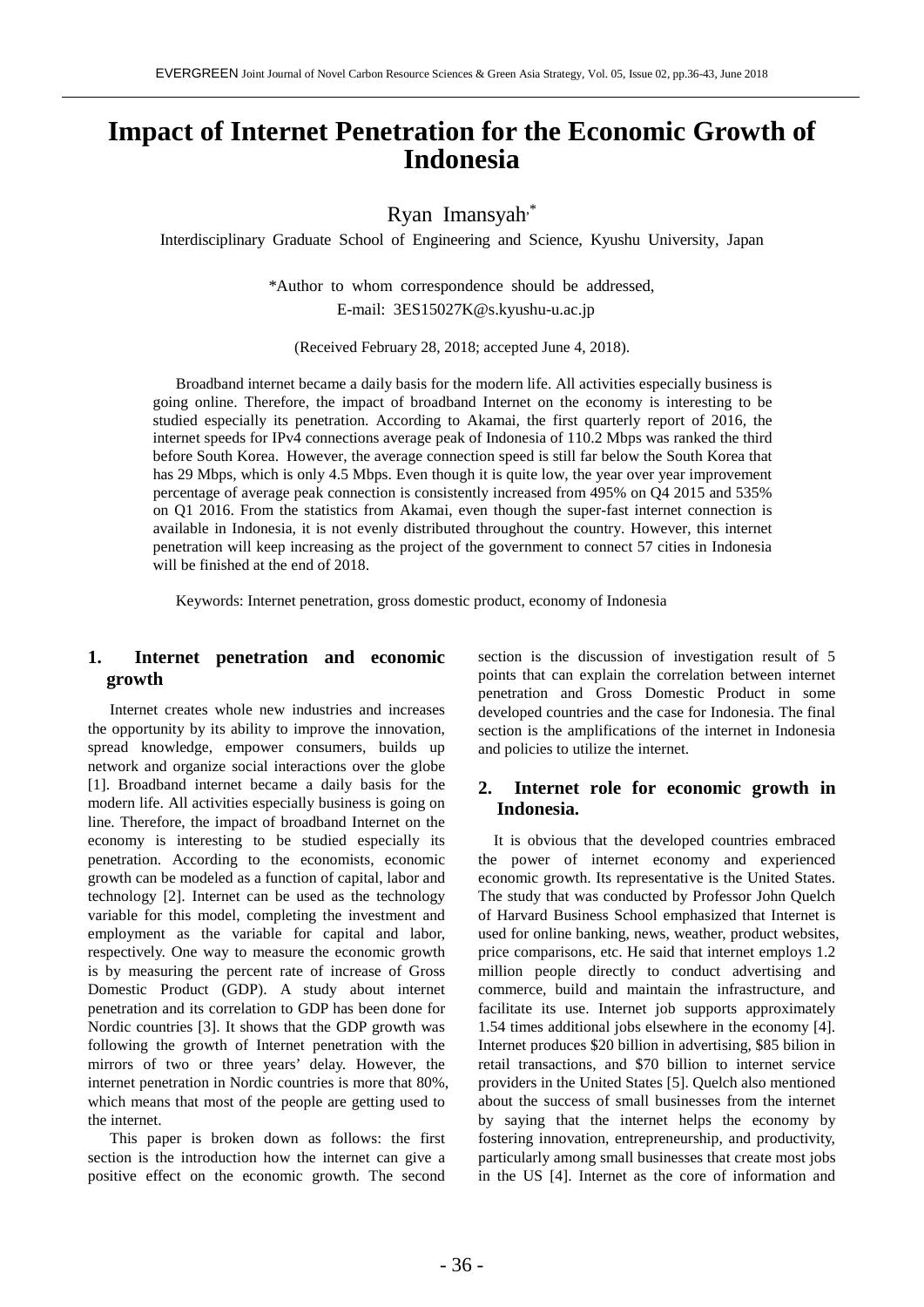communication technology (ICT) has proved positive contribution to the economic growth in every country [6]. It has proved that the proper infrastructure, ICT can be an enabler for socioeconomic development [7].

One of problems for the use of internet is privacy. Too much openness that can lead to the fraud. The Organization of Economic Cooperation and Development discussed about this matter with the leaders of member nations. The summary of the discussion said that, balancing openness and security becomes a double-edged sword, as both are essential to the success of the internet [5]. This topic lead into the discussion about policy-making principles for an open internet. Allowing the small and medium sized businesses to be more competitive in their industries. In addition, governments can also take the advantage to improve their services and provide insight to constituent into their responsibilities [5].

# **3. Five points to explain the correlation between internet and Gross Domestic Product (GDP)**

There are six points that is used to analyze the correlation between internet and GDP in the Nordic countries by the team from Stetson University [3]. These points are penetration of internet and telephony, infrastructure and governmental support, reviewing the connectivity score card, comparison against the economist's E readiness rankings, network readiness in Nordic Region, and individual country readiness index analysis. However, only 5 points that I discussed for the case of Indonesia. Those points are; penetration of internet and telephony, infrastructure and governmental support, reviewing the connectivity scorecard, network readiness index (NRI), and Individual country network readiness index analysis.

#### **3.1 Penetration of Internet and Telephony**

Different from the developing country, Nordic Countries have some of the highest internet adoption and highest GDP levels per capita globally. In 2000 telephony still remains as primary method of communication, however, mobile cellular started to be above the telephone line subscription per 100 users. At this time, there is only 38 percent of citizen using the Internet. In 2010, mobile cellular subscriptions are growing fast into an average of 123 per 100 users with the internet use almost cover 91 percent of the population in that region. Meanwhile, the telephone use has dramatically reduced to just over 44 percent [10]. On the other hand, the average of internet penetration over the world is only 30.5%.

On the other hand, the last data in 2015, Indonesia only has 20.4% for the internet penetration. It makes the effect of Internet for the improvement of GDP for Indonesia and Nordic countries different.

In 2000, when the internet started to be used in wider



**Fig. 1:** Chart of the distribution of Internet penetration in Indonesia

society, the internet penetration in Indonesia is only 0.9% with 1,957,942 users from the total population of 211,540,428 people. According to APJII (Indonesia association internet services organizer) in 2016 the internet penetration already reached 51.8% with 132.7 million users from the population of 256.2 million people [12]. However, the distribution is uneven by islands. 65% of users are located in Java island, followed by 15.7% in Sumatera, 6.3% in Sulawesi, 5.8% in Kalimantan, 4.7% in Bali and Nusa tenggara timur, and 2.5% in Maluku and Papua. The chart is shown in Fig.1

Fig. 2 shows the composition of the internet user according to the age, 71.6% is working age (divided into 25-34, 35-44, 45-55), while 18.4% is students (10-24), and 10% is elderly (more than 55). This percentage of working age user increased from 50.8% from 2014. But the penetration according to the age, the working age has penetration of 49.2% (25-34 years old has 75.8%, 35-44 years old has 54.7%, and 45-54 years old has 17.2%), while the penetration of students is 75.5%, and the elderly is 2%.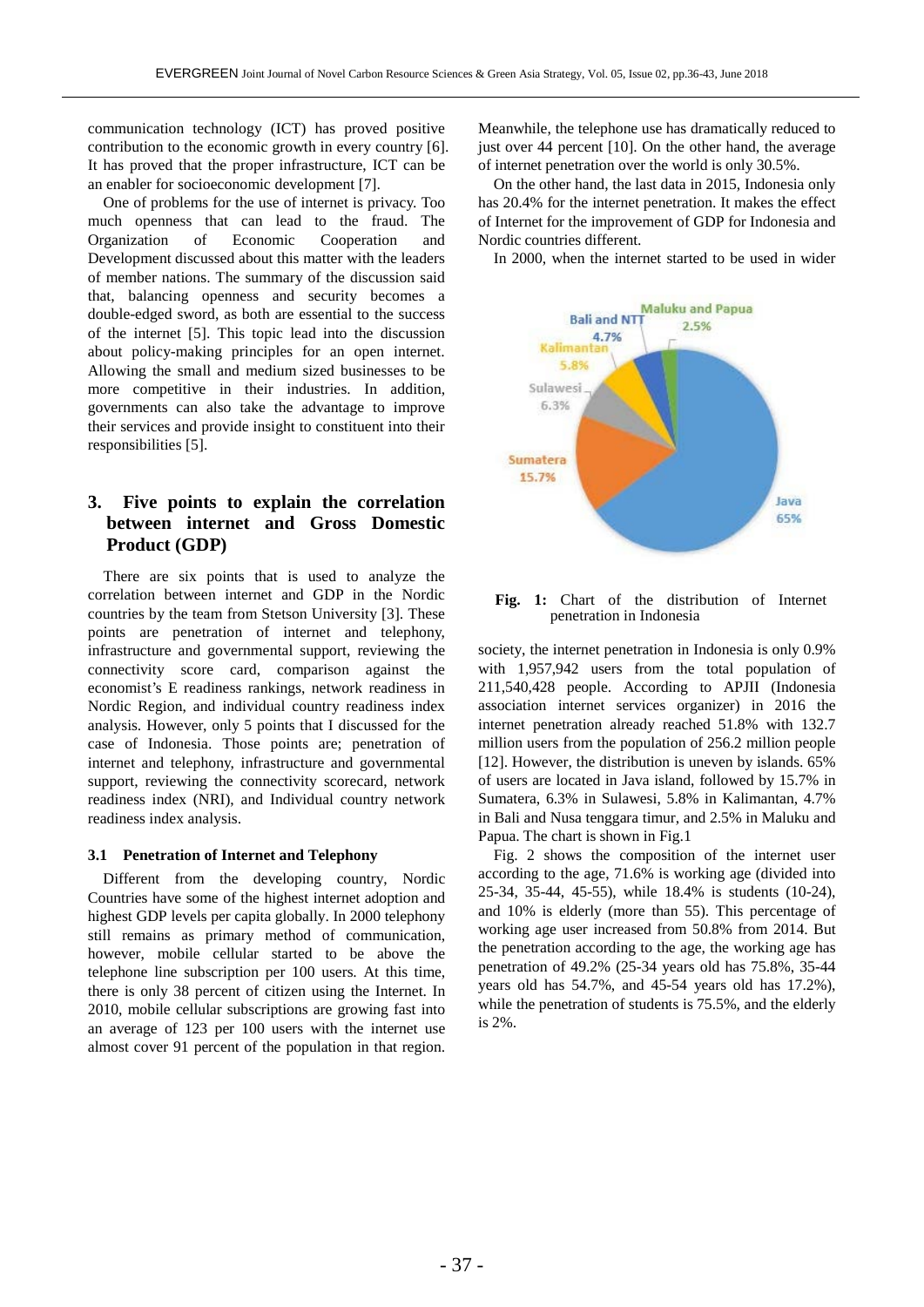

**Fig. 2:** Chart of the Internet penetration in Indonesia



**Fig. 3:** Chart of the Internet penetration in Indonesia according to the occupation

Fig. 3 shows the chart of Internet penetration according to occupation, the composition of the user are 62% is worker or entrepreneur, 14.1% is students, 16.6% is house wife, and 7.3% is the other occupation. However, only 89.7% of the college students is using internet and 69.8% for school students, 58.4% for the worker, 25.3% for the house wife, and 6.7% for the other occupation [12].

#### **3.2 Infrastructure and Governmental Support**

Infrastructure is really important as the basis of internet penetration, as it is the fundamental needed to connect the people through the internet. Merriam-Webster defines infrastructure as the underlying foundation of the basic framework, and the system of public works of a country, state, or region. Generally, this infrastructure is falling into the private sector as the

various entities each delivering data services via different types of technologies. However, in 2011 the ministry of enterprise, energy, and communication for Sweden published a report that states the central government has a responsibility, together with private actors, to ensure that communication services and the Internet work reliably and dependable.

In Indonesia, the internet is provided by the government and private sectors. There is only one provider belongs to the government, meanwhile, there are many private providers. Most of the people choose private provider due to the cost and the internet speed. However, the government is working on the project to make the fiber optic area range is wider. It will connect 57 cities in Indonesia. They divide it into 3 parts, west, middle, and east area. The west area will cover Riau and Riau islands that will be connected with 2000 km fiber optic. While the middle area will cover Kalimantan, Sulawesi, and North Maluku with the total fiber optic of 2700 km. On the other hand, the east area will cover East Nusa Tenggara, Maluku, West Papua, and Papua. This area will need the total fiber optic of 6300 km. This project will finish at the end of 2018, and hopefully, on 1st January 2019, this Palapa ring can be used effectively.

#### **3.3 Reviewing the connectivity scorecard**

Connectivity Scorecard is an annual study of international ICT infrastructure by Berkeley Research Group. They are focusing on 52 countries that have been divided into two scorecard groupings according to their economy type that has been defined by the World Economy Forum. The first one is resource-driven economies. This type of countries sometimes face barriers to attaining a widespread connectivity infrastructure in geographical or policy form. The challenge is this kind of economy is having a marketplace not suited to foreign investors and a shortfall in the Human Capital. These two are needed to make the using of the available infrastructure and thus increase the connectivity. On the other hand, Innovation-driven economies are more highly developed than resource and efficiency-driven economies. Basic connectivity infrastructure is usually available with a good base level of penetration and subscription. The challenges these economies face often lie in driving implementation of the latest technologies and uptake by the marketplace in order to increase connectivity.

There are 6 scorecard component to decide the connectivity scorecard; consumer infrastructure, consumer usage and skills, business infrastructure, business usage and skills, government infrastructure, and government usage and skills.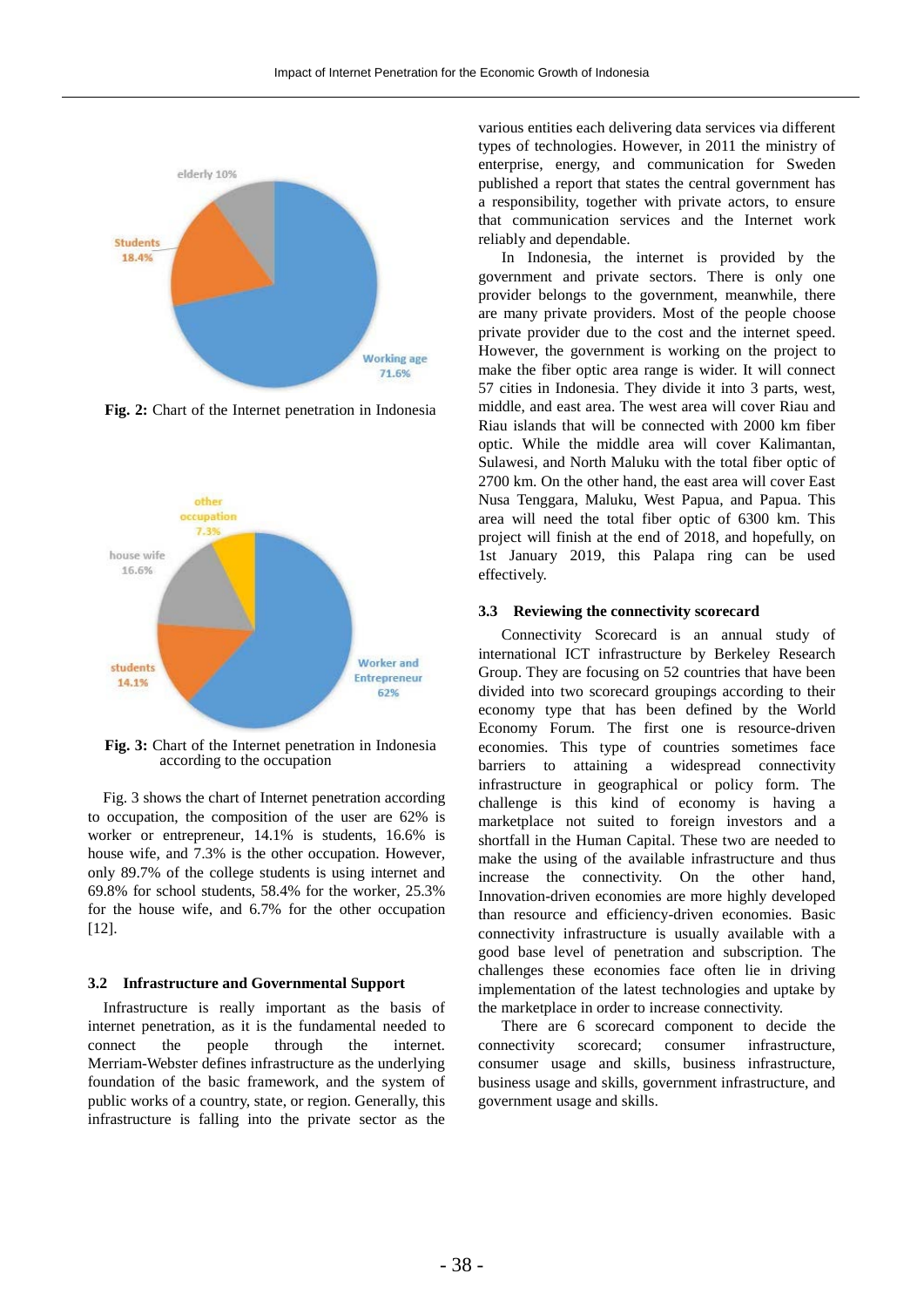

**Fig. 4:** Connectivity Performance by Scorecard Component of Indonesia [8].

The connectivity scorecard in 2011 for the Nordic countries was as follows; Sweden was the top with a score of 7.84, followed by Denmark with 7.47, while Norway ranked fifth with 7.09, and Finland ranked ninth with a score of 6.78. On the other hand, Iceland was not one of the fifty countries included in the connectivity score analysis because of its small size economy [3]. Thus to investigate the ICT penetration and its relation to GDP per capita of Indonesia, analysis of the connectivity scorecard is important. The value of connectivity scorecard was 2.89 on 2013 for Indonesia categorized as the type of resource-driven economic country. The details of components of the score are shown in Fig 4.

Indonesia has many types of internet connectivity that can be used by the customer. The first one is dial-up that is used since 1994 in Indonesia, however, this internet connectivity is not used anymore since the maximum speed is only 56 kbps. The second one is Asymmetric Digital Subscriber Line (ADSL), the advantage of this connectivity is giving high-speed internet connectivity and voice or fax simultaneously. The third one is general packet radio service (GPRS) that has the connectivity speed between 56 kbps and 115 kbps. This internet connectivity has the largest coverage area for mobile phone, however, the coverage outside Java island is only in some big city. The third one is 3G, the connectivity speed of 3G is higher than GPRS with the speed between 144 kbps and 2 Mbps, depends on the condition of the user. However, the coverage area of this 3G is smaller than GPRS. The forth is Wireless LAN that uses radio wave. This connectivity can be used for peer to peer indoor and point to point for outdoor. This connectivity can solve the geography problem where the installation of the cable is hard. The speed of this connectivity already reaches 54 Mbps with the frequency of 2.4 GHz. The last one is 4G LTE that is used for internet mobile connection. The speed of connectivity can reach 72 Mbps.

From the connectivity scorecard, the usage and skills

for the business of Internet in Indonesia are not the worst. Most of the internet user use the social media to do the business. They choose the social media such as facebook, twitter, Instagram, and so on because it can be accessed easily and free. According to APJII 2016, 97.4% (129.2 million people) of internet users in Indonesia use the social media. However, the risk of doing a transaction by social media is really high since because there is no guarantor for the transaction like in Amazon or e-Bay. In Indonesia, the using of credit card is not as high as in the developed country. The transaction is done by using bank transfer according to the agreement between the seller and consumer. The fraud is not only from the distributor or seller but sometimes it comes from the consumer. To avoid this kind of fraud, local trading social media appeared. They facilitate the transaction between seller and consumer so that both of them can be protected from any fraud. The other effect of online trading is the high demand of the delivery system. Now in Indonesia, the number of the delivery company is increasing, within the city or between the city.

The other usage and skills for the business that is increasing in Indonesia is the online taxi. One of the biggest problem in Indonesia, especially in the big city like Jakarta, Bandung, Jogjakarta, and Surabaya, is the public transportation. The train line is not developed yet in Indonesia. People are using smaller mass transportation like bus, minibus, and bike taxi. However, many people are complaining about the comfort of using such kind of transportation. First, they need to find those public transportations by themselves, the price is not fixed, and they need to change so many public transportations for the longer destination. As the result, many people are using their own vehicle to be mobile. It makes the condition of traffic become worse. And then, many people are also getting tired to drive their own vehicle. From this situation, a group of people was making a company of online bike taxi where the consumer can ask the place to pick up and also they can get an information on the price beforehand to their destination. Many people are enthusiasts with this kind of public transportation. The demand was increasing day by day, and the company got so many suggestions to develop their business. Now, this company extends the business into some different business such as online taxi, online delivery taxi, online food delivery system, even we can ask a hairdresser, cleaner, and spa therapist to come to our home. This kind of system is really needed by the people who cannot leave their home but also need to fulfill some of their need.

#### **3.4 Network readiness Index (NRI)**

Annually, the world economic forum has published The Global Information Technology Report that also defines the network readiness of 138 countries [9]. The NRI can help to assess countries' ability to capitalize on the digital revolution and their preparedness to benefit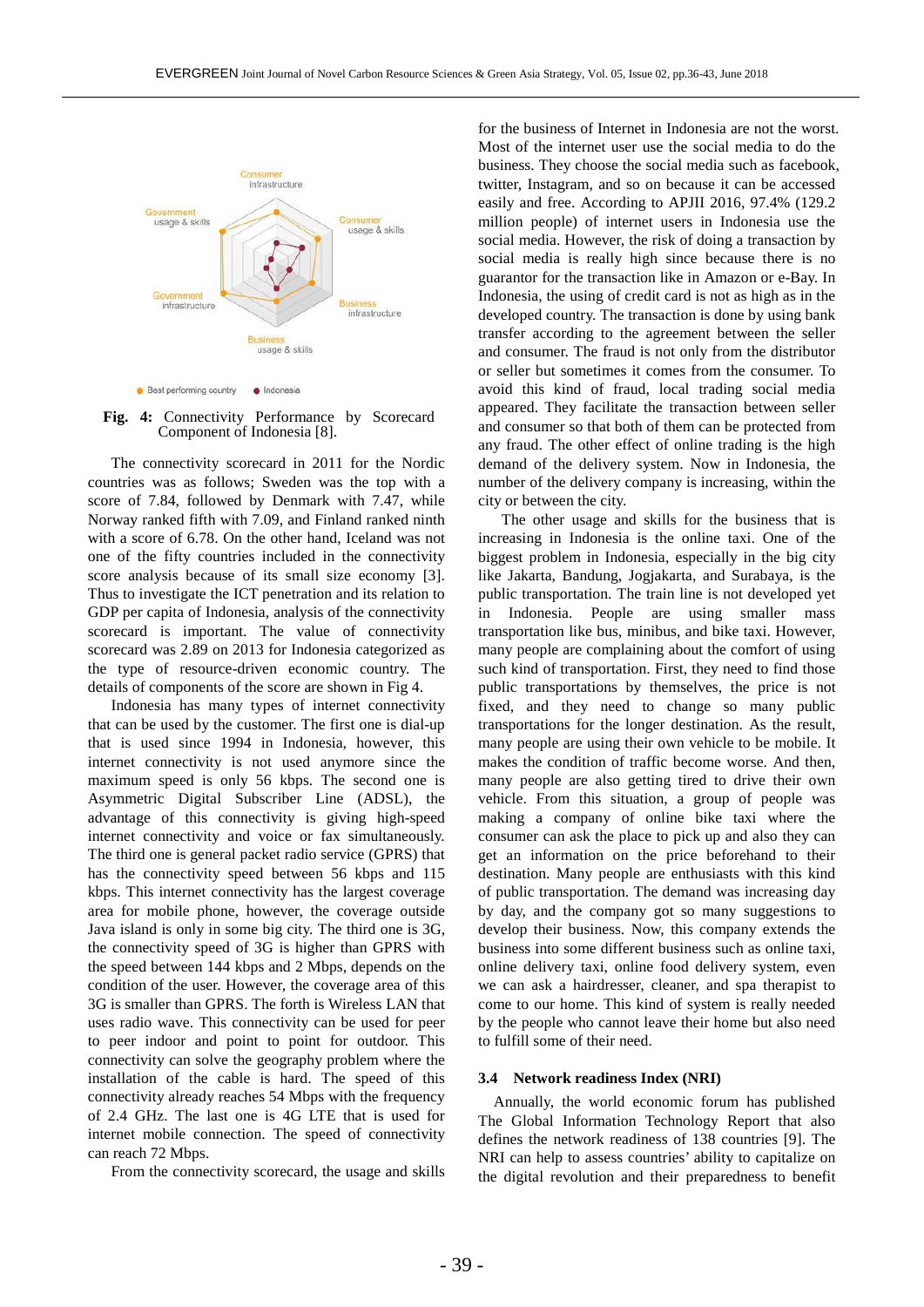from the emerging Fourth Industrial Revolution [8]. As we move into the digital era, levels of a country's network readiness will play a vastly more significant role in their competitiveness in the global environment, ultimately driving GDP levels. Networked readiness depends on the drivers necessary for digital technologies to unleash their potential in each country. These drivers are grouped into four subindexes, which are: the environmental subindex as first and second pillars; composed of political and regulatory environment, and business and innovation environment: the readiness subindex as third, fourth and fifth pillars; composed of infrastructure, affordability, and skills: usage subindex as sixth, seventh, and eight pillars; which is comprised individual usage, business usage, and government usage. While the impact is measured as separate subindex as ninth and tenth pillars, which is composed of economic impacts and social impacts.

Almost the same with connectivity scorecard in 2011, Sweden was in the first rank with a score of 5.6, followed by Finland in third place with 5.43, Denmark in seventh with 5.29, Norway in ninth with 5.21, and Iceland in sixteenth with 5.07. However, the Asian tigers, Hong Kong, Korea, Singapore, and Taiwan, gain and now head-to-head with the Nordic countries.

According to World Economy Forum in 2016, Indonesia moves up into 73rd place from 79th in the previous year. The overall score for the NRI is 4.0 according to the 10 pillars. From this 10 pillars, Indonesia has a good score in Affordability of 5.9 and skills of 5.1. Meanwhile, for Korea, they improve their last score but moves down 1 spot to 13th place with a total score of 5.6. Almost all of the 10 pillar has a point more than 5, moreover, they have the best score in infrastructure and digital content index.

### **3.5 Individual country network readiness index analysis**

There is a lot of variables that are affecting the network readiness index in a country. For example, in Nordic countries, Denmark first position in 2007 to 2009 dropped to third place in 2010 and finally seventh in 2011 because of the decrease of its tax rate from 2009 to 2010. Finland improved its position to third place in 2011 because of their availability of scientists and engineers, and cellular subscriptions with data % total. They also had high rankings in venture capital availability, intellectual property protection, and property rights.

For the Iceland, despite of its low ranking, there is some improvement on the other areas, such as secure internet servers/million population, electricity production, accessibility of digital content, household with personal computer, internet users/100 population, internet access in school, use of virtual social networks, and firm-level technology absorption. The other top achievements of

Iceland are the availability of latest technologies and quality of educational system. There are only two areas with a low rank in Iceland, financial market sophistication, and government e-participation.

Norway that is always consistent ranked ninth in 2010 and 2011 did place high in many areas, such as; venture capital availability, electricity production, internet users/ 100 population, freedom of the press, the extent of staff training, and impact of ICT on new organizational models that have important impact on its economy. Not like the others Nordic countries, Norway did not have any low-ranked variables.

Lastly, Sweden that always in the top two ranked in 2007 to 2011, ranked first globally in the variables of availability of latest technologies, laws relating to ICT, efficiency of legal system in challenging regulations, intellectual property protection, company spending on R&D, impact of ICT on access to basic services, extent of business internet use, impact of ICT on new services and products, and impact of ICT on new organizational models. However, Sweden also has a low rank in extent and effect of taxation, and total tax rate, % of profits.

From this example, an analysis of these variables is important to see how is the improvement of Indonesia's NRI score. The first pillar of NRI is the political and regulatory environment. Overall, the rank of this pillar is not really bad, however, Indonesia got a bad rank, which is 94 from 139 countries for its software piracy rate with the percentage of 84%. Indonesia got a really bad rank for the time to start a business and number of procedures to start a business which is 47.8 days and 13 number of procedures, respectively. Indonesia also doesn't perform well for the 3rd pillar which is the infrastructure and digital content, the electricity production of Indonesia has placed the rank of 100 from 139 countries with only 858 kWh/capita. While the international internet bandwidth is ranked 112 with only 6.2 kb/s/user and secure internet servers is placed 103 in the rank with 6.2 servers / million population. Despite that bad rank, Indonesia has a good rank for the affordability pillar as the 4th pillar, Indonesia has a low tariff for its mobile cellular and fixed the broadband internet, 0.2 PPP \$/minute and 27.9 PPP \$/month respectively. For the 5th pillar which is skill, Indonesia only got a bad rank in the secondary education enrollment rate, with the rank of 91 and 82.5 gross %. In fact, the unemployment rate is the worse from the people who don't get the secondary education, with the percentage of 60%. In the 6th pillar which is individual usage, Indonesia has a low percentage of fixed-broadband internet subscriptions with only 1.2 % of the population. Meanwhile, the people use of virtual social networks is placed the rank of 36. It shows that despite the low penetration of Internet, most of the internet user actively using the application of the social network. For the 7th pillar, business usage, Indonesia has a good rank for the internet use for biz-to-consumer transactions. The rank is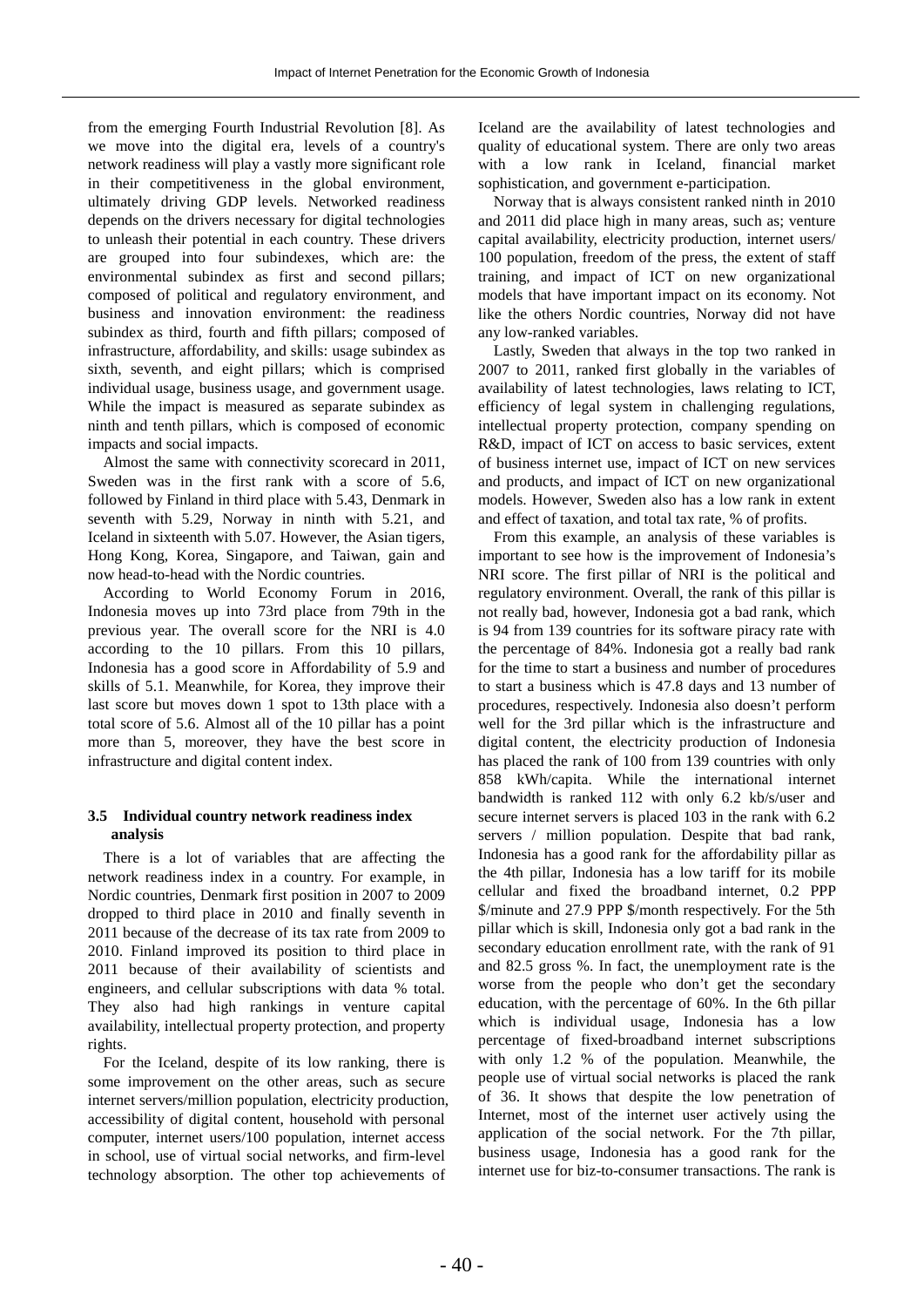28 with the score of 5.4 from the maximum score of 7. People use any social application and website to sell their products. Government usage as 8th pillar has the rank of 65, pretty much Indonesia doesn't have enough government online services, however, the government is improving their services through online. In the 9th pillar, which is economic impacts, Indonesia was in the 85 number, however, the people think that the ICT has a great impact for new service and products, and also new organizational models. The 10th pillar, which is social impacts, Indonesia has a good score for the impact of ICTs on access to basic services, internet access in schools, and ICT use and government efficiency, however, the E-participation index score is pretty low with the score of 0.3 from 1. E participation shows the quality, relevance, and usefulness of government websites in providing online information and participatory tools and services to their citizens.

#### **3.6 Gross Domestic Product**

Based on the hypothesis that higher levels of internet penetration drive higher GDP growth, it would be assumed that GDP per capita of Nordic countries would show the highest levels in the world. According to World Bank, all five of the countries were ranked as the top 20 in 2011. Figure 2 shows the level of correlation exists between GDP level and Internet usage. It shows clearly that countries with the highest internet penetration have the highest GDP and vice versa. However, it only demonstrates correlation and not causality.



**Fig. 5:** Nordic Region GDP per Capita and the internet usage based on World bank data in 2011. [3]

Figure 5 shows the data of internet users and GDP per capita over a series of time. From this graph, between 2000 and 2010, the internet penetration grew in early 2000 with a very fast rate. About two years after the initial spike of internet penetration growth, GDP levels start to rise. The growth of GDP nearly mirrors of the internet penetration curve at a two or three years' delay.

To analyze the effect of the Internet in Indonesia, a

comparison between internet penetration and GDP is needed. In Nordic countries, Internet penetration is already more than 50%, it might be affecting the GDP since many people use the internet for their daily activity. However, for Indonesia, in 2015 itself, the internet penetration only hit 36.5%. Thus, the effect of the Internet on Indonesia's GDP should be analyzed more.



**Fig. 6:** GDP per capita and internet penetration in Indonesia as a function of time.

The Gross Domestic Product (GDP) in Indonesia was worth 861.93 billion US dollars in 2015. The GDP value of Indonesia represents 1.39 percent of the world economy. GDP in Indonesia averaged 228.00 USD Billion from 1967 until 2015, reaching an all-time high of 917.87 USD Billion in 2012 and a record low of 5.98 USD Billion in 1967. Figure 6 shows the data of GDP per capita [13] and the internet penetration [10] of Indonesia from 1996 to 2014. Different from the Nordic countries, mirrors condition between GDP per capita and the internet penetration. In contrast, the internet penetration looks following the increase of GDP per capita even though in 2010 when the GDP was decreasing, the internet penetration was increased. Start from 2010, the internet was used for many things especially to help the daily activity of the people. Many successful startup companies were born at this time. For example, the first startup company is Tokopedia, it is an online shopping website that was founded in 2009. Tokopedia is the first internet company in southeast Asia that succeeded to close US\$100 million in funding from Softbank and Sequoia Capital. It is known that Softbank is the investor behind the success of Alibaba [14]. The second startup that has a big impact on the decreasing of the unemployment rate in Indonesia is Go-Jek. Go-Jek was established on 2010 as a motorcycle ride-hailing phone service. Now the business is developed into services for transportation, logistic, mobile payments, food delivery, and other on-demand services [15]. The people who join this startup company to give their services to the consumer is called partners. 56% to 85% of the partners are the holder of junior high school and high school certificate only, which is the highest rate of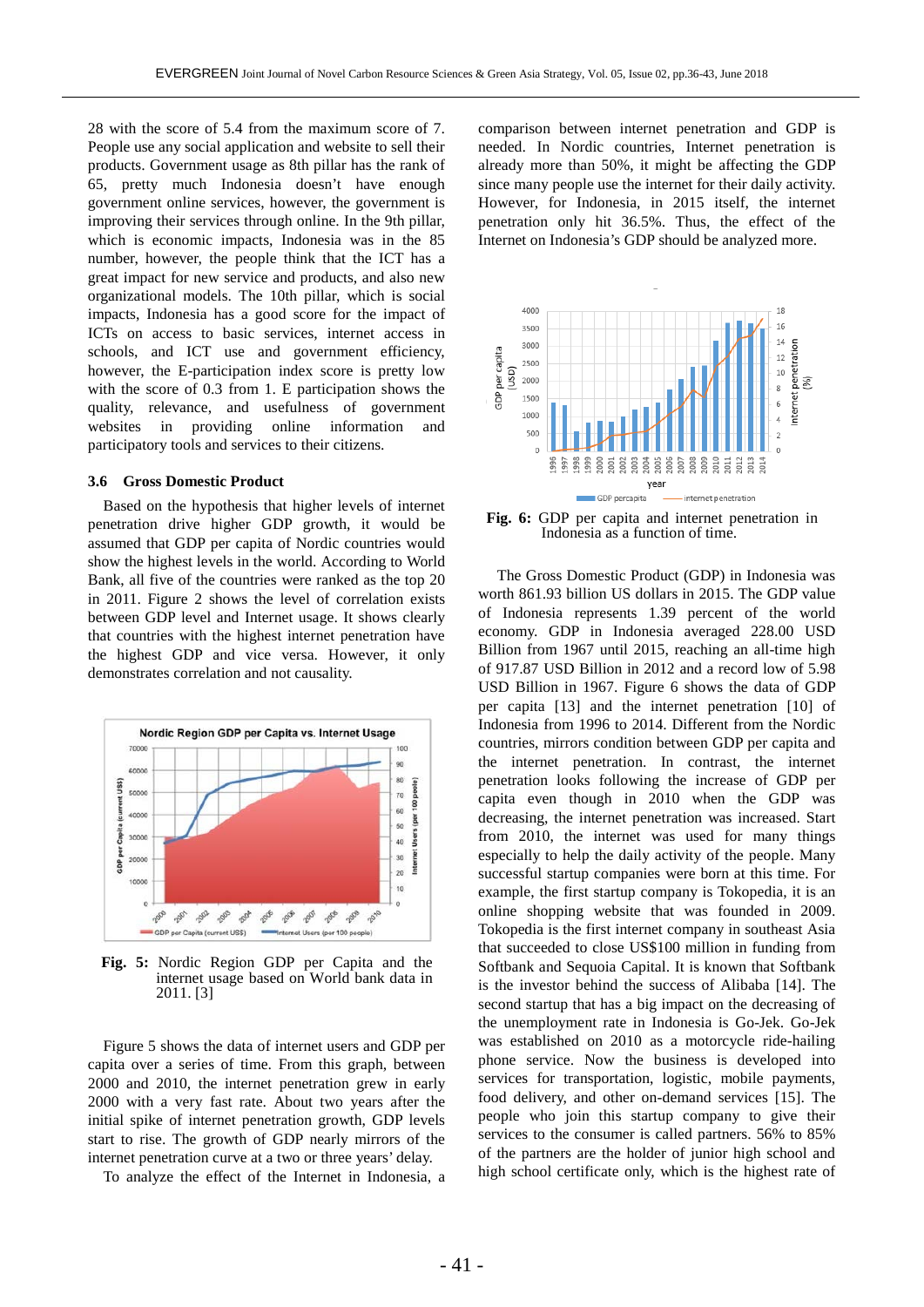unemployed people in Indonesia which is 60% of the total unemployed [16]. Figure 7 shows the data of unemployed percentage and internet penetration in Indonesia.



**Fig. 7:** Nordic Region GDP per Capita and the internet usage based on World bank data in 2011. [3]

#### **4 Conclusion**

According to Akamai first quarterly report of 2016 that examines global internet speeds for IPv4 connections, Indonesia with the average peak of 110.2 Mbps ranked third before South Korea which has the average peak of 103.6 Mbps [11]. However, the average connection speed is still far below the South Korea that has 29 Mbps. The average connection speed of Indonesia is only 4.5 Mbps. Even though it is quite low, the year over year improvement percentage of average peak connection is consistently increased from 495% on Q4 2015 and 535% on Q1 2016, and it is believed that it still growing.

From the statistics from Akamai, we can get that even though the super-fast internet connection is available in Indonesia, it is not evenly distributed throughout the country. However, according to Indonesia Association of Internet Service Providers (APJII), which is the association of Internet services organizer reported that the infrastructure development all over Indonesia is increasing since the beginning of 2016. In Java, the development already reaches 70%, while Sumatra is 60%. The most difficult location is Papua. The eastern part of Indonesia such as Papua and Maluku are expected can be helped after the project of Palapa Ring finish.

To maximize the existent of the internet for the GDP of Indonesia, the regulation of Internet still needs to be improved, how well organize the internet for business. Many sellers use common social media, the buyer needs to transfer some money to the seller before they get the goods from the seller. In this case, some seller does a fraud after they receive the money they just run away and does not send the goods. On the other case, they send the goods that are not the same quality with the description on the internet. For this case, there is no third party that can guarantee the customer and also the seller for their transaction. Transaction safety will increase the trust of people to do the business through the internet.

In conclusion, probably so far the internet penetration in Indonesia is not much affecting the economy of Indonesia because the internet penetration is not equally distributed in all the cities in Indonesia. It is concentrated inside Java island especially Jakarta. However, this internet penetration will keep increasing as the project of the government to connect 57 cities in Indonesia finish at the end of 2018.

#### **Acknowledgements**

I would like to thank Green Asia for the extraordinary support in this paper.

#### **References**

- 1) S. Y. Chu, "Internet, Economic Growth and Recession," *Modern Economy*, Vol. 4, 209-213, 2013.
- 2) Barro and Sali-i-Marting, *Economic growth*, MIT Press, 2004.
- 3) S. Amiri and B. Reif, "Internet Penetration and its Correlation to Gross Domestic Product: An Analysis of the Nordic Countries," *International Journal of Business, Humanities and Technology*, Vol 3, No. 2, 50-60, 2013.
- 4) Quelch. J, "Quantifying the economic impact of the internet," Harvard Business School Working Knowledge, 17 August, 2009.
- 5) Meah. M, "The impact of internet on economic growth in Bangladesh," City University of New York (CUNY) master's theses, 2012.
- 6) Setiadi. F, "An overview of the development Indonesia national cyber security," *International Journal of Information Technology and Computer Science*, Vol. 6, December, 2012.
- 7) S. Kamel, D. Rateb, and M. El-Tawil, "The Impact Of ICT InvestmentsOn Economic Development In Egypt," *Electronic Journal on Information Systems in Developing Countries*, vol. 36, no. 1, pp. 1-21, 2009.
- 8) Rajala consulting report for connectivity scorecard in 2013 :

<http://www.connectivityscorecard.org/> [accessed] 13.11.2017]